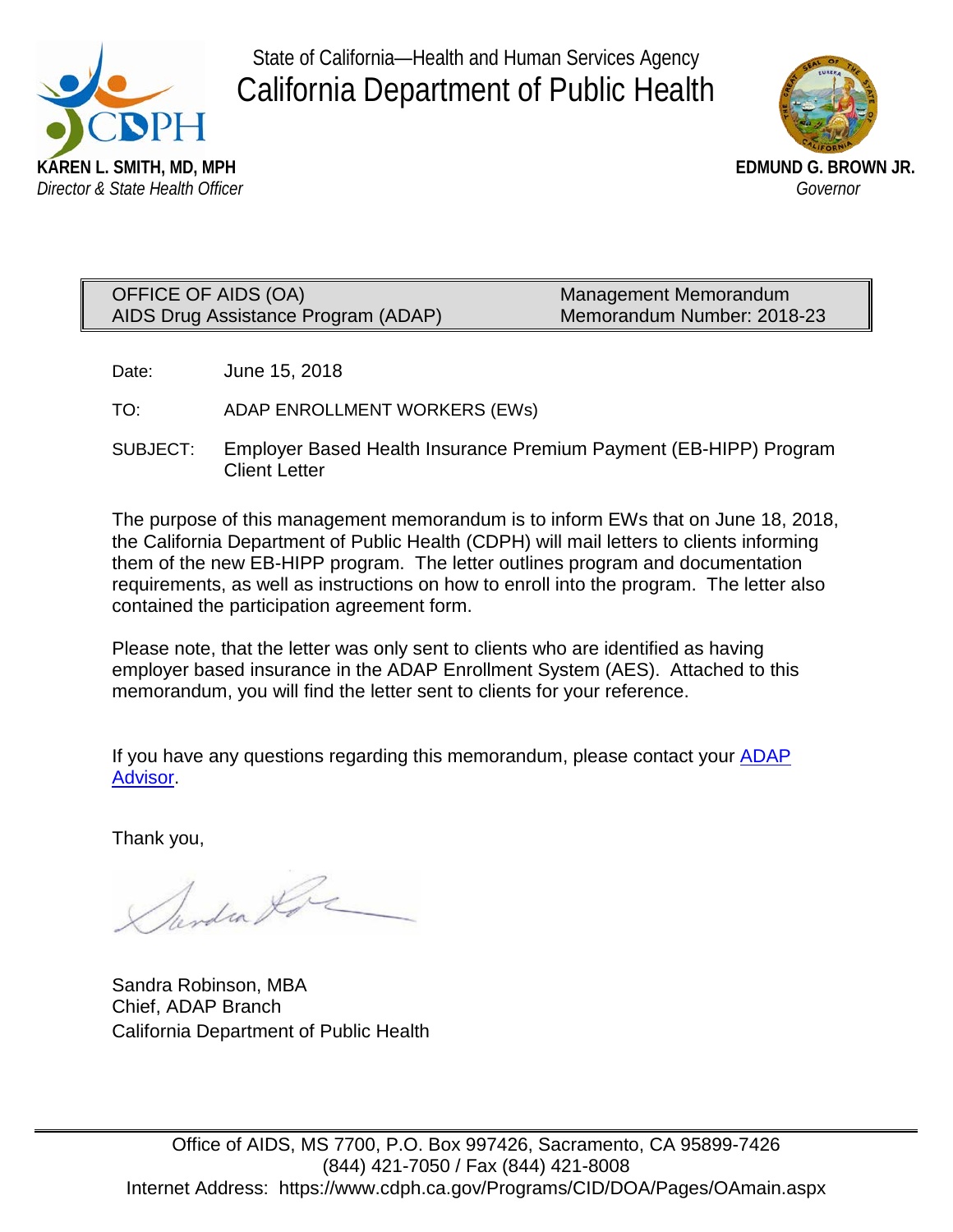

State of California—Health and Human Services Agency California Department of Public Health



**EDMUND G. BROWN JR.** *Governor*

June 18, 2018

Dear Client:

You are receiving this letter because you are enrolled in the California Department of Public Health (CDPH) Medication Assistance Program. This letter is to inform you that CDPH has created a new program, Employer Based Health Insurance Premium Payment (EB-HIPP) Program, that pays a client's portion of their employer-based health insurance premiums and you may be eligible. Individuals that enroll into this program are also eligible for the Medical Out-Of-Pocket (MOOP) cost benefit, which covers a client's outpatient MOOP costs (i.e. such as co-pays when you see your doctor) that count towards the client's health insurance policy's annual out-of-pocket maximum. In order to participate in the program you must meet the following program requirements which are outlined below.

#### **EB-HIPP Program Requirements**

- Be actively enrolled in the Medication Assistance Program
- Be enrolled in employer-based insurance
- Be employed by the employer in order to participate in the program (i.e. you cannot be on your spouse's employer based health insurance plan)
- Employer must agree to participate in the program

## **MOOP Requirements for EB-HIPP**

- Must be actively enrolled in EB-HIPP
- EB-HIPP must pay your portion of the premium in order for you to receive MOOP benefits
- Must submit supporting documentation to CDPH's insurance and medical benefits manager Pool Administrators Inc. (PAI). Supporting documentation includes the following:
	- 1. MOOP Claim form
	- 2. Billing statement/invoice from your provider for the service provided, and
	- 3. Explanation of Benefits (EOB) from your insurance company.

#### **Required Documentation to be Submitted to your Enrollment Worker or CDPH to Enroll Into EB-HIPP**

- Completed participation agreement form completed by you and your employer
- Signed Client Attestation Form